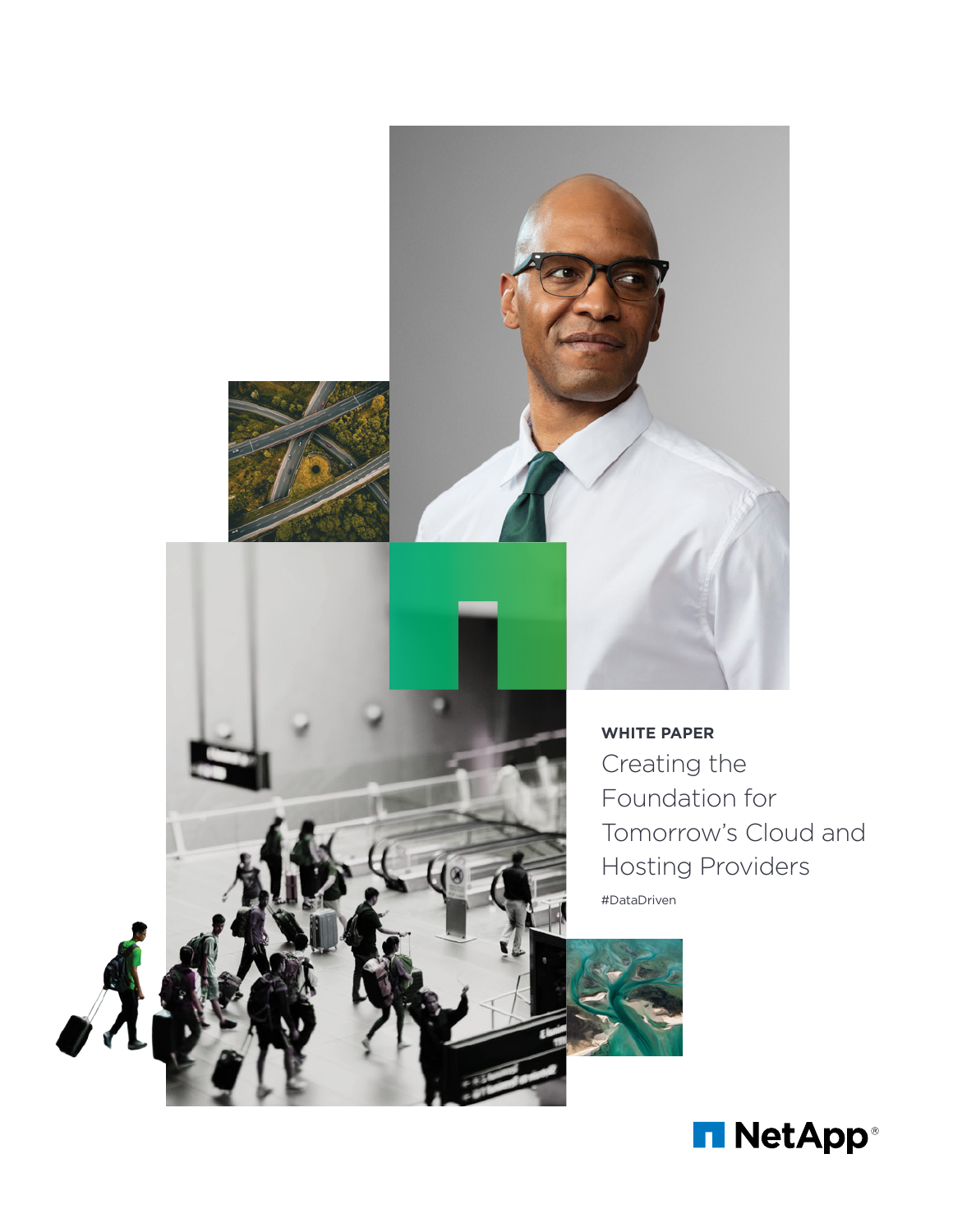| Creating the Foundation for Tomorrow's Cloud Services         | 3  |
|---------------------------------------------------------------|----|
| Monetize Storage in Ways Not Possible Before                  | 5  |
| Win More Customers                                            | 6  |
| Reduce Business Risk                                          | 7  |
| <b>Streamline Operations</b>                                  | 8  |
| Improve Customer Satisfaction                                 | 9  |
| The Best Partner to Help You Create Tomorrow's Cloud Services | 10 |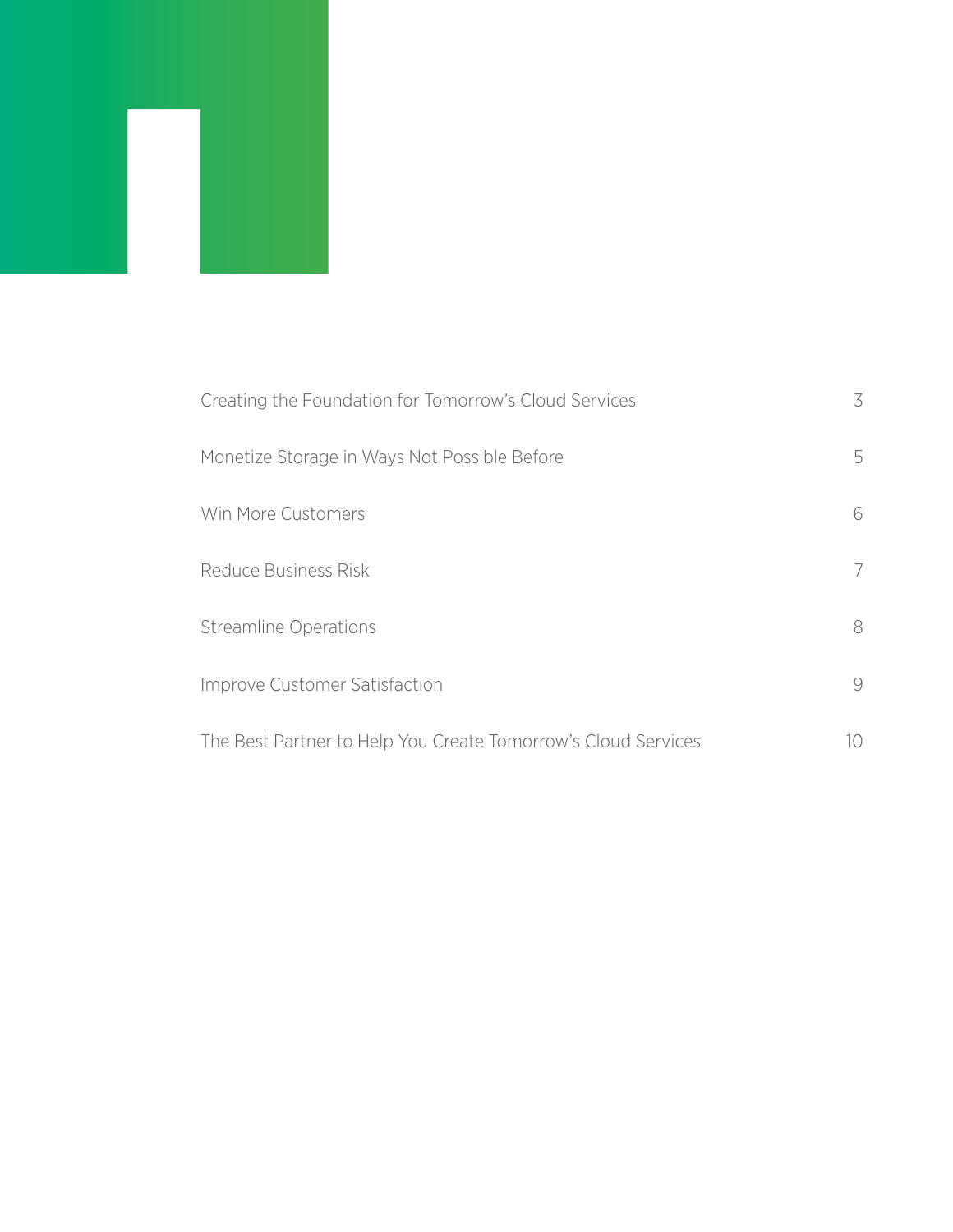# <span id="page-2-0"></span>Creating the Foundation for Tomorrow's Cloud Services

Service Providers Face Tough Challenges as Enterprise Adoption of Cloud and Hosting Services Gains Momentum

Cloud and hosting services are going to see a big increase in enterprise uptake over the next few years. A [recent](http://www.mckinsey.com/industries/high-tech/our-insights/it-as-a-service-from-build-to-consume)  [survey](http://www.mckinsey.com/industries/high-tech/our-insights/it-as-a-service-from-build-to-consume) of CIOs and IT executives across a range of companies found that "the shift to the cloud is accelerating, with large enterprises becoming a major driver of growth for cloud environments." Cloud computing services of all types are dominating the headlines as enterprise IT organizations search for the cloud partner that can enable—and ideally accelerate—their corporate journey to the cloud.

Today's service providers face a series of tough decisions as they make the necessary technology investments to allow them to assemble the building blocks of a nextgeneration data center.

# The right technology decisions today can lay the foundation for future success.

Cloud services enable unprecedented business agility. However, as enterprises place greater pressure on service providers to deliver more flexible and cost-effective infrastructure, service providers are struggling to innovate quickly enough to stay ahead of—or just stay even with—the competition.

Even the largest and most agile service providers struggle to innovate at the rate of Amazon Web Services. Many are focusing on different, sometimes more niche, market segments to achieve differentiation.

As you analyze your business to determine where you can be most successful, there are a few key considerations:

- What new services and solutions should you bring to market to drive future revenue opportunities?
- How will you win more revenue and workloads from current customers?
- What new paths to market will add value to your current service offerings?
- How can you reduce your customer churn while growing revenue?
- How can you streamline your operations to reduce operating costs and enhance your company's bottom line?
- How will you retain an edge over your competition?

As the cloud and hosting market enters a hypergrowth phase, the opportunities for service providers are significant. The right technology decisions today can lay the foundation for future success. This paper will help you understand how to address current customer challenges while architecting your systems to create a next-generation data center platform that meets rapidly changing cloud technology demands.

# Reinvent Your Cloud and Hosting Strategy

The market dynamics that affect service providers are changing rapidly. Your competitors are rapidly evolving their services, and hyperscale providers are disrupting your margin models and confusing your customers. It takes constant attention to remain true to your core values and stay on course. Your ability to drive revenue, satisfy customers, and win new business depends on your ability to deliver differentiated services that appeal to existing and new customers.

There are five key elements that drive day-to-day operations for cloud and hosting providers. As you reinvent your go-to-market strategy, these five business-focused pillars will determine the underlying technology building blocks you need.



# **Monetize Storage**

As a cloud and hosting provider, you are in business to sell technology-based services for a reasonable profit. Traditional legacy storage systems are complex to deploy and operate, especially at service provider scale. As you create your next-generation data center strategy to support the anticipated future demands of enterprise customers, legacy storage systems are simply not up to the task. Data storage systems are the lifeblood of any cloud and hosting platform. Understanding how to price, position, and productize your storage solutions to appeal to nextgeneration data center customers is a critical requirement in the monetization of storage platforms. The ability to build and price solutions in ways that weren't previously possible gives you a new level of go-to-market agility.

# It takes constant attention to remain true to your core values and stay on course.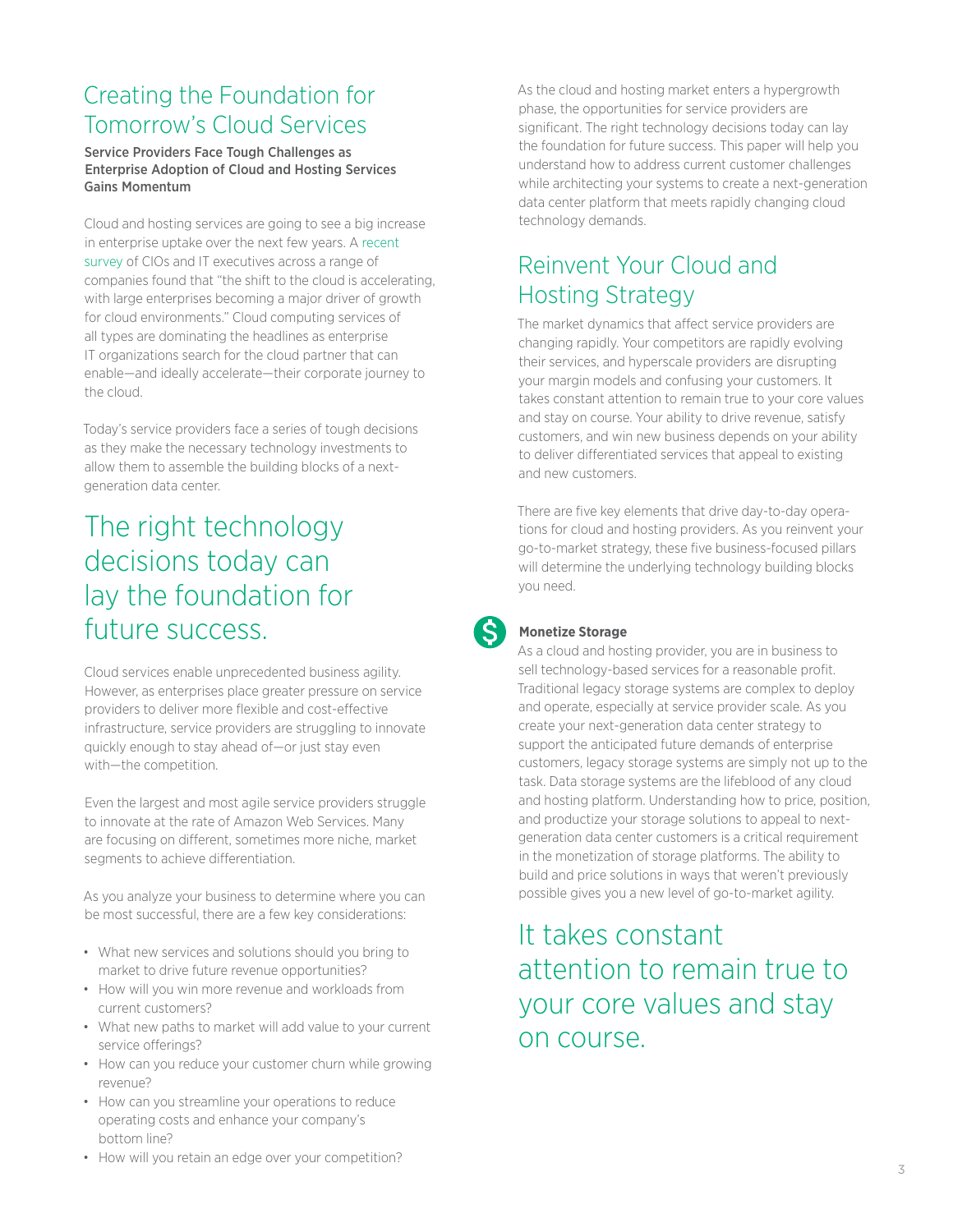# **Win More Customers**

Customer churn is an accepted part of life for service providers. Some customers leave, some go out of business, and others change cloud strategies. Offsetting that churn by winning more customers is key to maintaining or growing earnings before interest, tax, depreciation, and amortization (EBITDA) for your primary investors. Successful service providers listen closely to their customers to understand both today's and tomorrow's application needs so that they can build the right set of solutions and attract new sources of revenue. You have to continue to expand your services portfolio, accelerate service development, and deploy services on demand to attract and win more customers.

# **Reduce Business Risk**

Risk in the cloud and hosting world comes in many forms: an unplanned storage purchase, a systemwide outage, or unexpected customer churn. Any of these risks can turn a great sales month into a disaster and create significant financial exposure. As you reinvent your cloud and hosting strategy, the ability to minimize risk and exposure is key to building a long-term and predictable revenue base.

# **Streamline Operations**

Your operations team is often the key differentiator in a customer's onboarding experience, solving customer issues and driving up your net promoter score (NPS). These non-revenue-generating but highly valuable teams are also among the most significant costs in managed hosting and cloud provider organizations. Unfortunately, they negatively affect margin and increase the cost of services to the customer. Finding the right balance between a hands-on approach and API-driven systems automation at all levels of the infrastructure stack is critical as you build your data center strategy.

Streamlining operations and service deployment while maintaining a hands-on feeling and personal touch with customers is one of the most complicated challenges you face in designing your next-generation data center.

With NetApp as a partner, you are able to focus on the mission of your business rather than the technology on which it runs.



#### **Improve Customer Satisfaction**

Given the ubiquitous nature of cloud and hosting providers, customers can switch providers on a whim and without notice. When you architect your next-generation data center, you must provide market-relevant, industry-leading technologies at competitive prices without service interruption and delivered with a smile. Net promoter scores that measure customer satisfaction are often published online, and, because any customer can post feedback and opinions, maintaining a corporate mandate for customer satisfaction is a key consideration for cloud and hosting providers.

# **NetApp Helps Cloud and Hosting Providers Succeed**

NetApp helps you achieve better business outcomes—both today and tomorrow—with software-defined, scale-out storage architectures that allow you to expand and contract granularly and overcome technical limitations. When you employ a NetApp® storage architecture, your data centers immediately take on next-generation qualities such as guaranteed quality of service (QoS), unprecedented scalability, support for S3 and S3 as a service, and total infrastructure automation. NetApp next-generation storage architectures can be deployed in the form of:

- NetApp HCI and SolidFire® storage systems, powered by NetApp Element<sup>®</sup> software, are optimized for the performance and capacity needs of structured data and high-performance applications
- NetApp StorageGRID® Webscale object storage, ideal for repositories of rich, unstructured content

With NetApp as a partner, you are able to focus on the mission of your business rather than the technology on which it runs. NetApp next-generation storage architectures deliver more value from your storage, better satisfy customers old and new, streamline your operations, and reduce financial risk.

This white paper digs into each of the key considerations just described, explaining how you can transform your data centers to achieve your business goals. Customer examples illustrate how leading service providers have increased their business success by building on these foundational principles.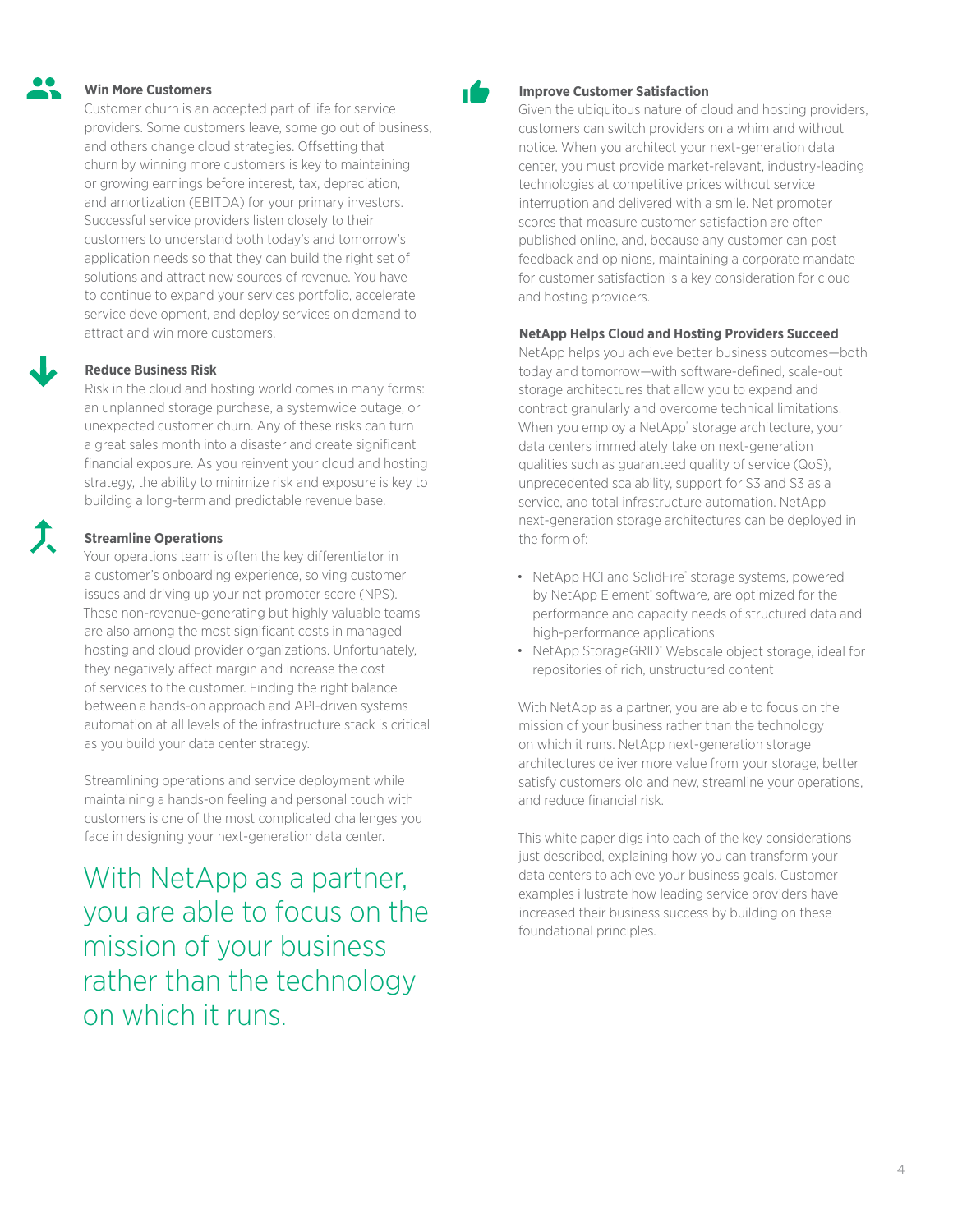<span id="page-4-0"></span>

# Monetize Storage in Ways Not Possible Before

Generate New Revenue Streams from Current and Prospective Customers

#### **Limitations of Traditional Storage**

If you use a traditional storage architecture, there's a good chance that you're finding it difficult to fully monetize those investments. You'd like to earn higher margins and increase service and platform revenue, but cumbersome management, limited automation, and complicated scaling get in your way, while competitors are offering services that you can't deliver.

NetApp's next-generation storage architectures enable you to:

- Fuel new revenue streams
- Accommodate data growth
- Offer new cloud consumption models

#### **Fuel New Revenue Streams from Your Storage**

NetApp storage architectures enable you to increase market differentiation and create new revenue streams without adding to capital costs or data center complexity.

For example, with NetApp HCI and SolidFire all-flash storage architectures, you can offer storage and performance tiering without resorting to different storage architectures. You set minimum and maximum performance thresholds to create both capacity-oriented and performance-oriented tiers and move customer data from one tier to another instantly with a few clicks—no migration necessary.

# **Accommodate Data Growth with a Scalable Cloud Platform**

Most storage architectures scale up only within modest limits. When one storage system reaches its limit, you need to add another, and then another, increasing complexity and management overhead. NetApp next-generation storage architectures eliminate these challenges, allowing you to scale out storage performance and capacity one node or appliance at a time. This approach will more closely align to your business growth plans.

If you have customers who need object storage for rich unstructured content, backups, or archives, NetApp's flexible, software-defined storage scales out to support billions of objects across diverse locations and media types. And the NetApp dynamic policy engine simplifies data management throughout its lifecycle.



#### **Deliver new cloud consumption offerings on demand**

The types of services your customers want to consume, and where and how they want to consume them, can change rapidly. Your storage infrastructure needs to be flexible enough to allow you to bring new services online quickly without having to rearchitect or deploy a lot of new hardware up front.

NetApp gives you more ways to increase the revenuegenerating potential of your storage through new revenue streams, superior scaling, and new consumption models. As the examples throughout this paper illustrate, service providers rely on NetApp's next-generation storage architectures as the foundation for diverse private, public, and hybrid cloud services.

# **Contegix Accelerates Private Cloud Deployment While Cutting Service Costs in Half**

Contegix can linearly scale storage without up-front capital expenditures in anticipation of future customer needs. SolidFire scale-out storage expands storage clusters through the addition of nodes without the need for controller upgrades, data migration, or downtime.

"With NetApp SolidFire, we can provide our customers with an infrastructure ready to address future demands, while enabling us to monetize storage for our own business advantage." —Don West, Manager of Business Development, Contegix

[Read the full story.](http://www.netapp.com/us/company/customer-stories/contegix.aspx)

### **ASE Deploys Successful Object Storage Service**

ASE offers an always-on "mesh" storage solution based on NetApp StorageGRID Webscale, providing object-based storage at a very competitive cost per gigabyte and saving customers that move from file-based storage up to 75% on storage costs.

"We've had a strong return on investment from our NetApp investment. We've also developed a great partnership that will help us innovate and prosper in the dynamic cloud services business."

—Andrew Sjoquest, CEO, ASE

[Read the full story.](http://www.netapp.com/us/company/customer-stories/ase.aspx)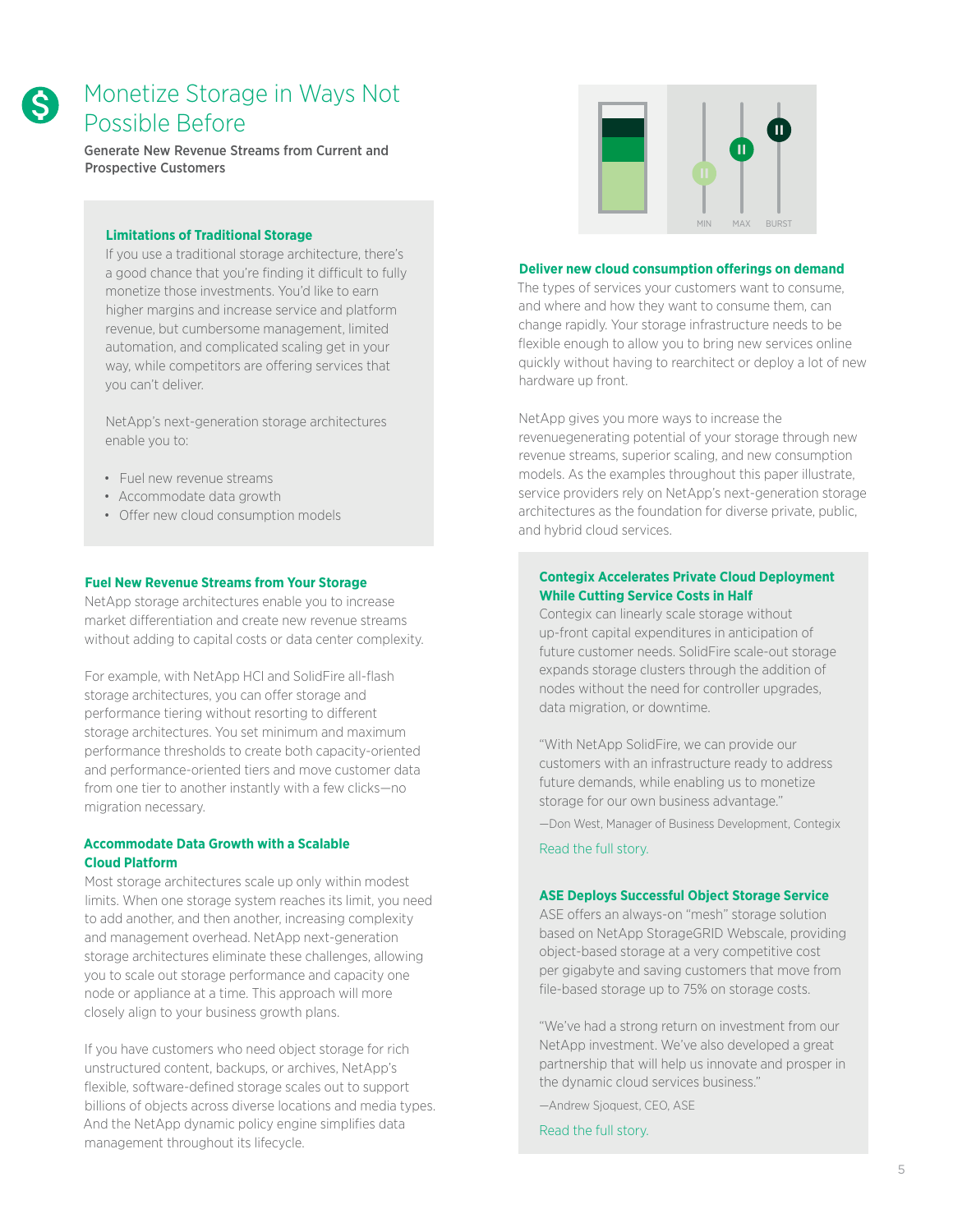<span id="page-5-0"></span>

# Win More Customers

Expand Your Services Portfolio to Drive New Revenue Opportunities

## **Limitations of Traditional Storage**

Traditional storage architectures have a profound effect on your ability to attract and keep customers. The limitations of legacy storage make it difficult to differentiate services in ways that are meaningful to your customers' vision of the future. This lack of differentiation makes it even harder to retain customers, leading to higher churn rates and lower net promoter scores.

Your current storage systems might not be able to meet customers' expectations when it comes to hosting performance-sensitive enterprise applications or next-generation workloads. NetApp next-generation storage architectures help you provide greater differentiation and win more customers by:

- Expanding your available services portfolio
- Accelerating the delivery of new services
- Offering services that can be consumed on demand

# **Expand Your Services Portfolio to Diversify Your Business and Grow Profits**

NetApp storage architectures enable you to quickly expand your services portfolio to attract more customers, tailor services for particular customer types, or both. You can deliver exactly the resources needed from a performance or capacity perspective for specific workloads such as ecommerce, VDI, ERP/CRM, collaboration, and big data, creating the foundation of services tailored to particular applications. For example, NetApp HCI and SolidFire systems support the demanding performance requirements of desktop as a service (DaaS), an increasingly popular offering.

NetApp StorageGRID object storage is ideal for delivering services for customers with analytics, Internet of Things (IoT), or other applications that need large-scale object storage services spanning multiple regions. Many service providers are also deploying their own S3-as-a-service offerings, targeting development, backup, and other use cases that have unique requirements for data durability, availability, performance, scale, or locality

# **Get the Blueprint for Productization and Service Development**

You know that adding new services is essential to help your business grow, but making the time to architect, plan, and deploy them can be challenging. By providing blueprints for productization and service development, NetApp makes this job much simpler. Why start from scratch when NetApp can get you most of the way there?



NetApp's next-generation storage architectures are designed with automation in mind, so your team can easily automate storage functions and make them accessible to your customers through self-service. In addition, our Fueled by NetApp consulting team is available to assist with the development, productization, and promotion of new solutions that you can take to market. Our experienced service provider industry advisors can help you:

- Better understand market opportunities
- Build accurate financial models
- Accelerate time to market
- Create market differentiation through messaging, positioning, and SLA creation
- Make ongoing service improvements for maximum return on investment
- Acquire customers through awareness, demand generation, and sales enablement, including market development funds (MDF)
- Help your sales team achieve higher close rates

### **Deploy New Services on Demand**

On traditional storage architectures, deploying new services for a customer can be a slow and demanding process. For example, suppose that a customer with 50TB of data stored in a Silver service decides to change to Gold. It might take hours or days to migrate the data from Silver to Gold storage, tying up infrastructure and staff resources.

With NetApp HCI and SolidFire storage, the architecture is entirely software defined. Change the QoS settings on the customer's data, and the process is complete. The new service level takes effect immediately, with no migration required.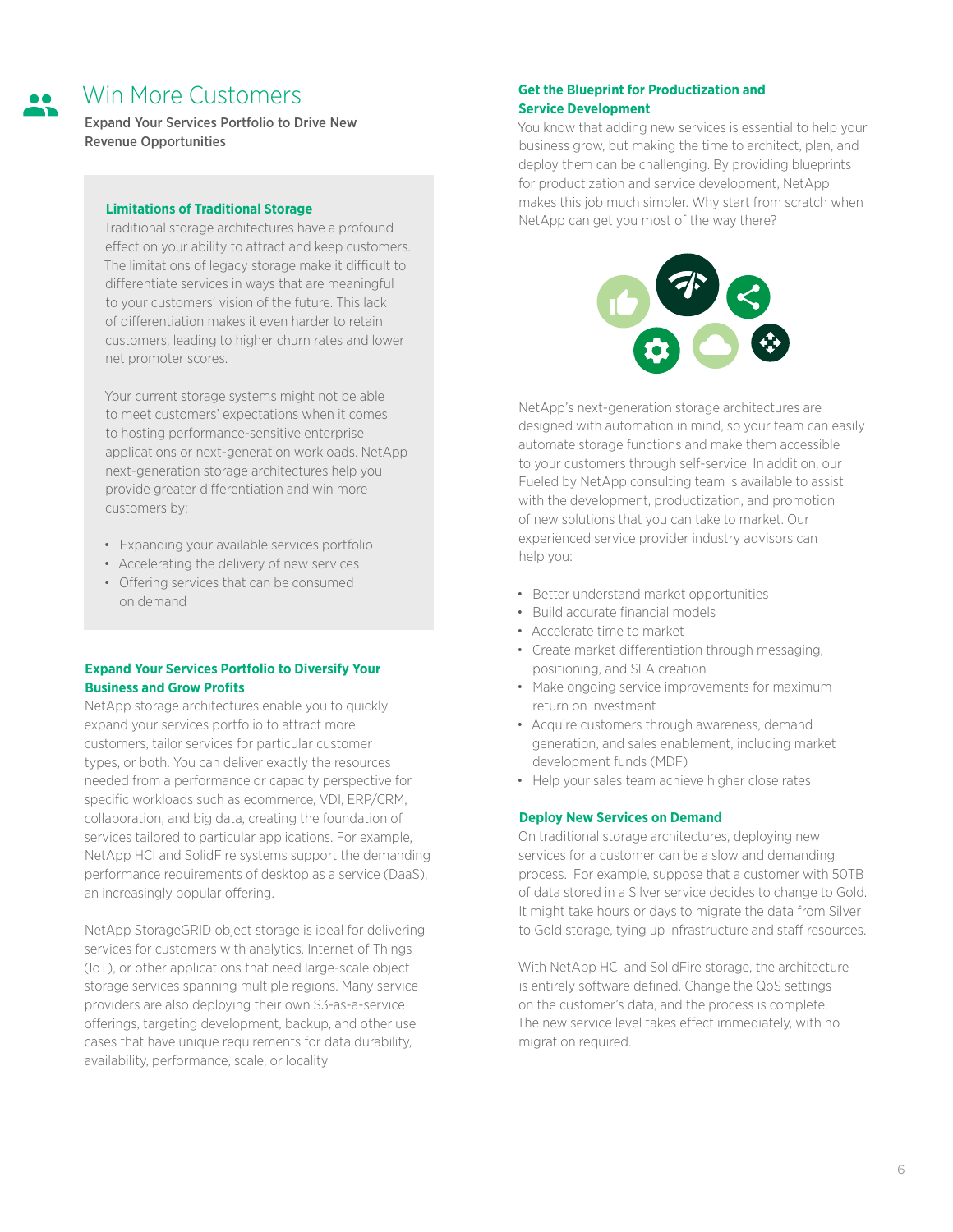<span id="page-6-0"></span>With NetApp object storage, any policy change takes effect immediately. Suppose that a customer has a policy that data is stored with one copy in the United States, one in Germany, and one in Japan. But then the law changes, and that data type can no longer be stored in Japan. Change the policy, and data is automatically moved as needed to achieve compliance, turning what might otherwise be a monumental data management task into a matter of a few clicks.



#### **1&1 Delivers a Better Cloud Experience**

NetApp gave 1&1 a single storage solution that better supports the performance needs of its customers, provides them with more choice, and delivers a better experience. These capabilities help 1&1 retain existing customers and attract new ones.

"1&1 can now offer its customers two million server configurations delivered in 55 seconds, which is clearly a massive improvement for us and our users. And with state-of-the-art, solid-state storage, they never need to worry about performance, availability, or reliability."

—Javier Salcedo Gadea, Head of Product Management Cloud, 1&1

[Read the full story.](http://www.netapp.com/us/company/customer-stories/cs-1and1.aspx)

# Reduce Business Risk

Buy as You Grow, Reduce Overprovisioning, Align Inbound Revenue with Outbound Expenses

## **Limitations of Traditional Storage**

Because it forces you to make significant storage capital outlays up front, the traditional storage model adds significant financial risk. Ideally, you'd like your capital expenses to closely follow your revenue curve to minimize fiscal exposure and improve your cash flow.

In addition, there's no easy way to move capacity after it's installed. No matter how carefully you plan, you're going to end up with too much capacity in some data centers and too little in others, stranding assets and adding costs.

Traditional storage also adds business risk in other ways. System renewals add to your capital costs, while disruptive and complex system upgrades and other sources of downtime reduce revenue-generating potential. Because overprovisioning has been the only way to protect against noisy neighbor issues, you must either overprovision at added capital expense or add to the risk of customer churn.

NetApp next-generation storage architectures help you provide greater differentiation and win more customers by:

- Allowing you to pay as you grow
- Eliminating stranded assets
- Simplifying updates and reducing downtime

#### **Stop Overprovisioning: Pay as You Grow Instead**

Most traditional storage architectures require heavy up-front investments and overprovisioning in an attempt to ensure that customer SLAs can be met. NetApp next-generation storage architectures are based on a scale-out model in which one node or appliance can be added at a time as needed, allowing your cost curve to more closely follow revenue generation. With the guaranteed performance of NetApp HCI and SolidFire storage, all customer performance SLAs are met without overprovisioning.

NetApp object storage accommodates different types of media, including tape, across different locations, enabling it to optimize data placement for performance or to minimize storage costs for archived data.

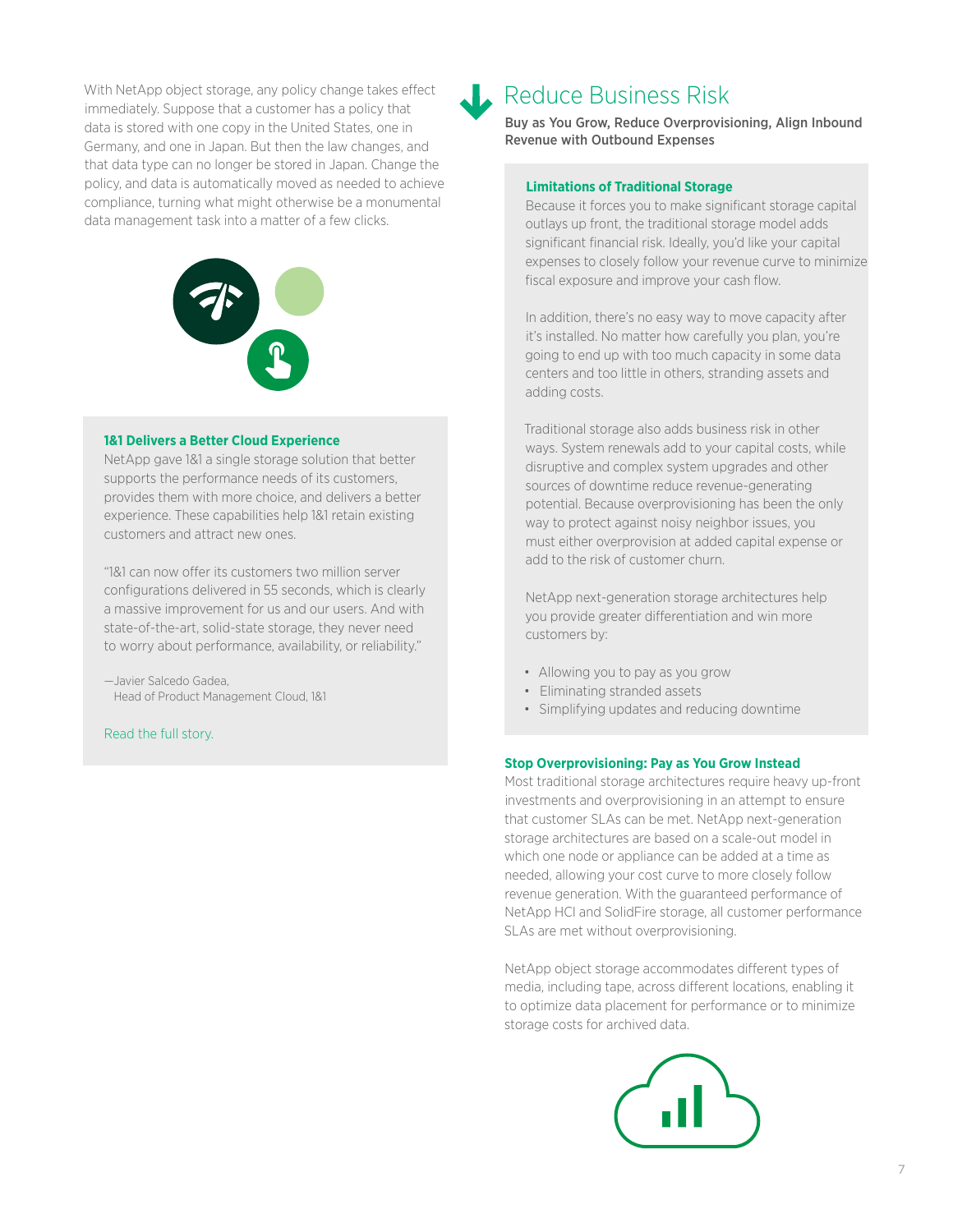## <span id="page-7-0"></span>**Eliminate Stranded Assets to Reduce the Risk of Capacity Planning**

For service providers managing multiple data centers, the financial consequences of mistakes in capacity planning can be significant. NetApp next-generation storage architectures eliminate this risk through granular, node-based, scale-out

# NetApp next-generation storage architectures eliminate this risk through granular, node-based, scale-out design.

design. As an example, suppose that you have too much capacity deployed in Virginia and not enough in Texas. The architecture allows you to simply remove nodes from your system in Virginia and send them to Texas, where the extra capacity can be added seamlessly and transparently. Automatic redistribution of the data remaining in Virginia is transparent to the customer and has no impact on system performance.

#### **Simplify Updates and Eliminate Downtime**

NetApp's next-generation storage architectures support nondisruptive operations, upgrades, and infrastructure refreshes, so your storage is online and earning revenue more of the time and not offline for maintenance, planned or unplanned. The architecture is also intrinsically highly available and self-healing, which further protects your operations from disruption and downtime.

# **Hosted Network Enhances DaaS with Pay-as-You-Grow Scaling**

NetApp SolidFire storage with guaranteed performance based on flexible QoS and pay-as-yougrow scalability has become a critical element of hosted network desktop-as-a-service solutions.

"Unlike a lot of the other vendors that require us to fork out a huge amount up front, SolidFire allows us to grow node by node. We can go to market with leading storage, leading compute, and still have money left over for our marketing campaigns and things that grow our business as well."

—Ben Town, Managing Director, Hosted Network

#### [Read the full story.](http://www.netapp.com/us/media/cs-solid-fire-hosted-network.pdf)



# Streamline Operations

Transform Your Team from Tactical to Strategic

#### **Limitations of Traditional Storage**

Operational expenses make up a large portion of your budget. Streamlining operations and controlling expenses not only have an immediate impact on your company's profitability, but also free up your operations team to focus on more value-added and strategic tasks.

Traditional storage infrastructure creates a number of operational challenges. In particular, with most storage architectures, it's difficult or impossible to achieve the level of automation and integration needed without a huge investment in professional services.

Long, disruptive, and complex system upgrades not only have a big operational impact, but also reduce profit margins. The more infrastructure that is down for maintenance at any given time, the more infrastructure you must deploy to meet customers' needs.

Finally, the more time your team spends on troubleshooting tasks, the less attention strategic tasks receive. By enabling you to increase automation while simplifying or eliminating upgrade and troubleshooting tasks, NetApp storage not only streamlines your operations; it also enables you to manage more infrastructure and serve more customers with a smaller staff and frees up staff time to focus on tasks that build your business.

#### **Integrate and Automate Seamlessly**

NetApp next-generation storage architectures make your infrastructure and your team much more agile. Easy automation via open REST APIs simplifies provisioning, management, and other tasks and allows your team to automate storage capabilities as services available to your customers without expensive consulting engagements. NetApp next-generation storage architectures were designed with API automation in mind, making NetApp APIs simpler and easier to use relative to traditional storage, where APIs are often bolted on as an afterthought.

Multiplatform integration, including VMware, OpenStack, and Docker, streamlines integration tasks and allows traditional enterprise and cloud-native applications to share the same infrastructure, simplifying planning and further reducing infrastructure and management costs.

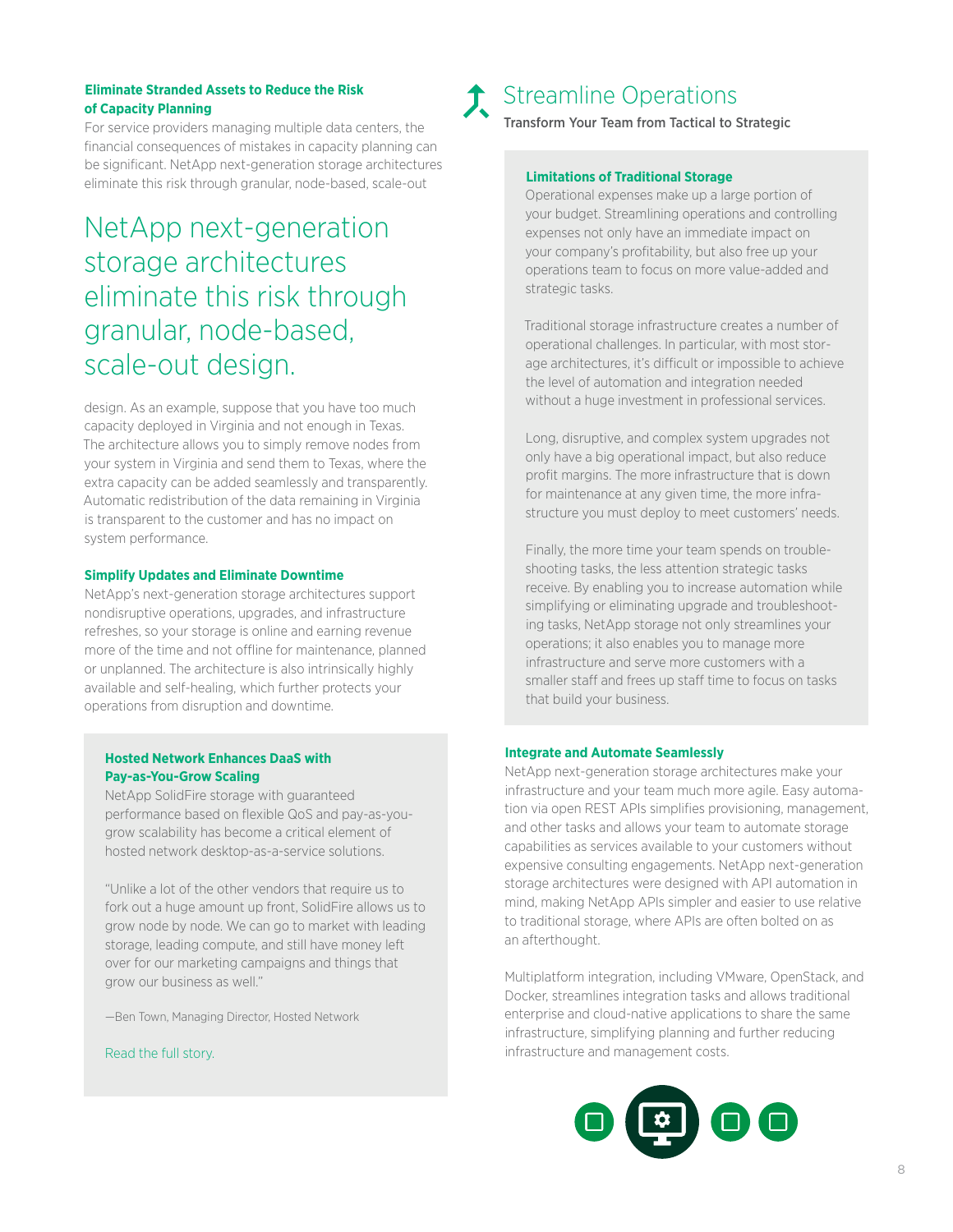### <span id="page-8-0"></span>**Transform Your Team**

Because your infrastructure is complex, your team dedicates too much time to just keeping the lights on: managing compute resources, virtualization, storage provisioning across multiple storage arrays, and a seemingly never-ending stream of software and firmware patches and updates. NetApp next-generation storage architectures are designed to change all that. Using the simple, robust, and extensive REST-based APIs, many traditional manual storage tasks are eliminated.

# Automation reduces the chance of user error and minimizes troubleshooting, giving you back countless hours.

If you perform a manual task five or more times per month, it should be automated. Automation reduces the chance of user error and minimizes troubleshooting, giving you back countless hours that can be put to use creating additional services and moving the business forward.

# **Internet Solutions Streamlines Operations with NetApp**

Internet Solutions (IS) needed the ability to easily move storage between its data centers and have it up and running quickly. By choosing NetApp SolidFire, IS reduced operational overhead while delivering a better customer experience.

"We are using SolidFire to create a storage tier that can service any of our cloud platforms: IaaS, PaaS, and SaaS. This is both a real benefit to customers and a competitive advantage for us, and we couldn't do it with any other storage. If a client needs more performance, we can enable it at the click of a button. Customers don't need to wait for hours; it can be done instantly."

—Kervin Pillay, Director of Technology, Internet Solutions

#### [Read the full story.](http://www.netapp.com/us/media/cs-solid-fire-hosted-network.pdf)



# **Improve Customer Satisfaction**

Offer Predictable Performance and Guarantee SLAs

#### **Limitations of Traditional Storage**

With competition on the rise, it's more important than ever to reduce customer churn. Increasing customer satisfaction is the best way to achieve that goal. Unpredictable performance and downtime are the leading causes of customer complaints. Unfortunately, with traditional storage architectures, the only way to address these challenges is to overprovision. As you probably know all too well, the impact that overprovisioning has on your infrastructure and your team is significant. Hardware utilization goes down, your infrastructure sprawls, and capital costs go up. As the complexity of your environment rises, team productivity falls, increasing operating costs. And even with all that, the results are mixed, leaving your customers dissatisfied.

NetApp next-generation storage offers a better and easier path to customer satisfaction with:

- Guaranteed performance
- Self-service control
- Self-healing architecture

## **Guaranteed Performance**

By delivering right-sized performance according to customer needs with guaranteed SLAs, you ensure that each customer has the best possible experience. NetApp guaranteed performance reduces the number of trouble tickets and minimizes the time spent resolving trouble tickets that do arise.

#### **Self-Service Control**

Because NetApp next-generation storage architectures are easily automated, you can extend self-service control to your customers, so they can take action when needed. For example, if a customer application is experiencing a spike in activity that exceeds the customer's performance SLA during the holiday season, that customer can take immediate action to identify the problem and raise the SLA, without needing to file a trouble ticket or customer service request to resolve the issue.

The more visibility and control your customers have, the more satisfied they will be.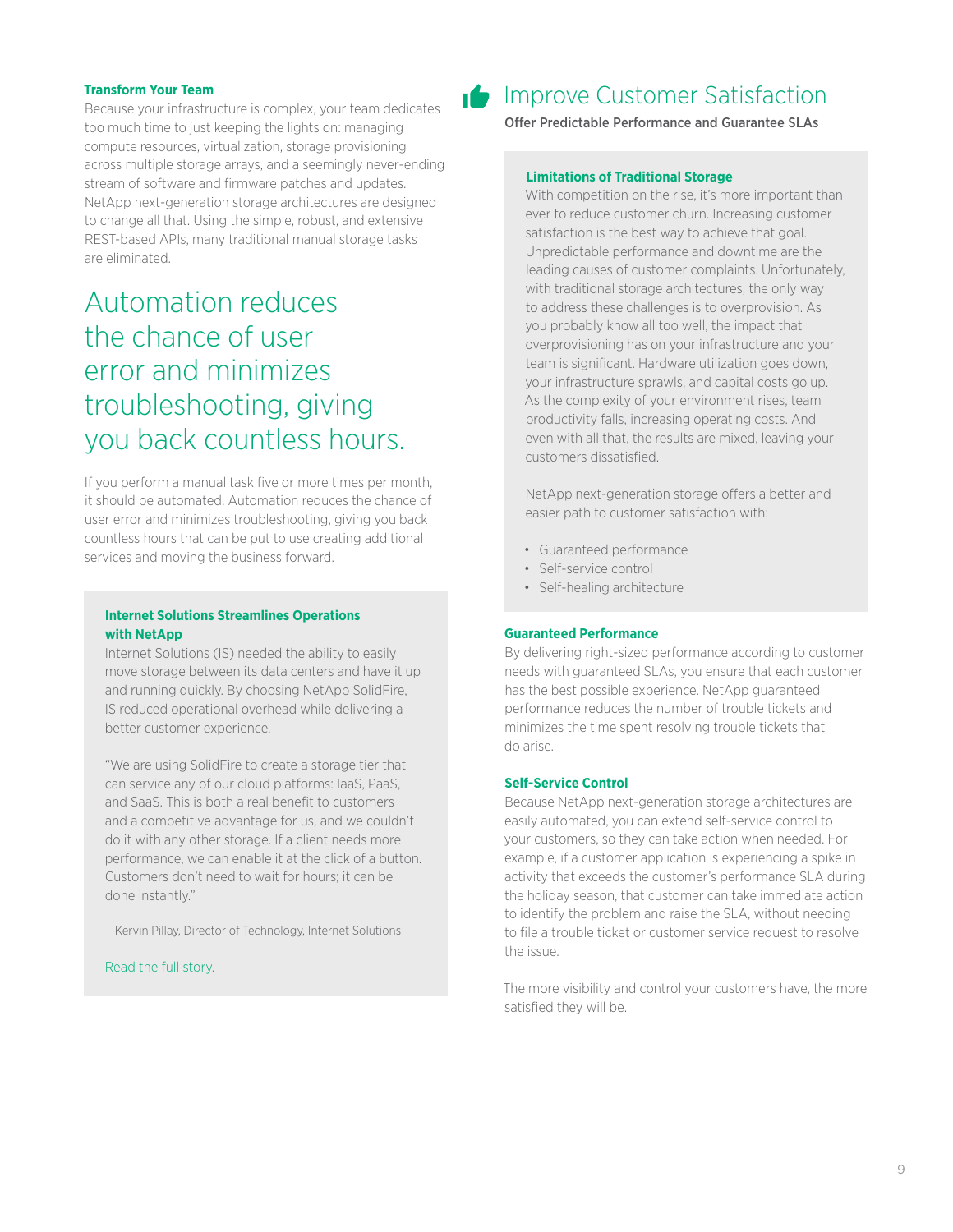#### <span id="page-9-0"></span>**Self-Healing Architecture**

NetApp next-generation storage isn't just designed to be resilient and highly available; it's designed to be self-healing. When a failure occurs, there is no impact on quality of service, and the system works in the background to automatically restore full resiliency. NetApp storage can survive more serious failures than traditional storage architectures. Your storage actually becomes more resilient as it scales out.

The benefit for your customers is that their data, as well as application performance and uptime, are better protected, and even the most stringent SLAs can be met. The benefit for your operations team is that a failure is no longer an emergency requiring an immediate response. Hardware replacement becomes a task that can be scheduled and performed when it's most convenient.

## **DARZ Builds Hybrid Cloud Service with NetApp StorageGRID**

For German IT provider DARZ, a service offering built on StorageGRID Webscale object-based storage goes where traditional storage architectures cannot follow, providing a massively scalable, globally managed, and robust object storage solution.

"With StorageGRID Webscale, we can give our customers—especially those in verticals such as banking, energy, and pharmaceuticals—an innovative hybrid cloud approach for preserving and leveraging the value of their vast data repositories and archives, especially across a global enterprise."

—Lars Göbel, Director of Sales and IT Services, DARZ

# [Read the full story.](http://www.netapp.com/us/company/customer-stories/darz.aspx)

### **Advanced UniByte Chooses NetApp for Backup and DR Services**

A combination of NetApp Cloud Backup and StorageGRID Webscale enabled this service provider to offer a new cloud service that optimizes data retention, availability, and performance.

"We have been able to expand our cloud service considerably thanks to the new NetApp solution. We can now serve the entire market, regardless of whether customers use NetApp solutions or not."

—Michael Maier, Director of the AU Service Center, Advanced Unibyte

#### [Read the full story.](http://www.netapp.com/us/media/cs-advanced-unibyte.pdf)

# The Best Partner to Help You Create Tomorrow's Cloud Services

If you're ready to create tomorrow's cloud services, NetApp is ready to help you. NetApp next-generation storage architectures will enable you to:

- Monetize your infrastructure more fully to create new revenue streams
- Win more customers through expanded service offerings
- Reduce business risk by eliminating overprovisioning
- Streamline operations with advanced automation
- Improve customer satisfaction to increase customer retention

# NetApp proves every day that it has both the technology and the expertise to take your business further.

Enterprises will increase their adoption of cloud services over the next 3 to 5 years. To prepare yourself to take advantage of new opportunities, you need a business partner that can help you transform. With a diverse and rapidly growing portfolio of service providers running on NetApp next-generation storage, NetApp proves every day that it has both the technology and the expertise to take your business further. NetApp is the smart choice for you, your team, and your business.